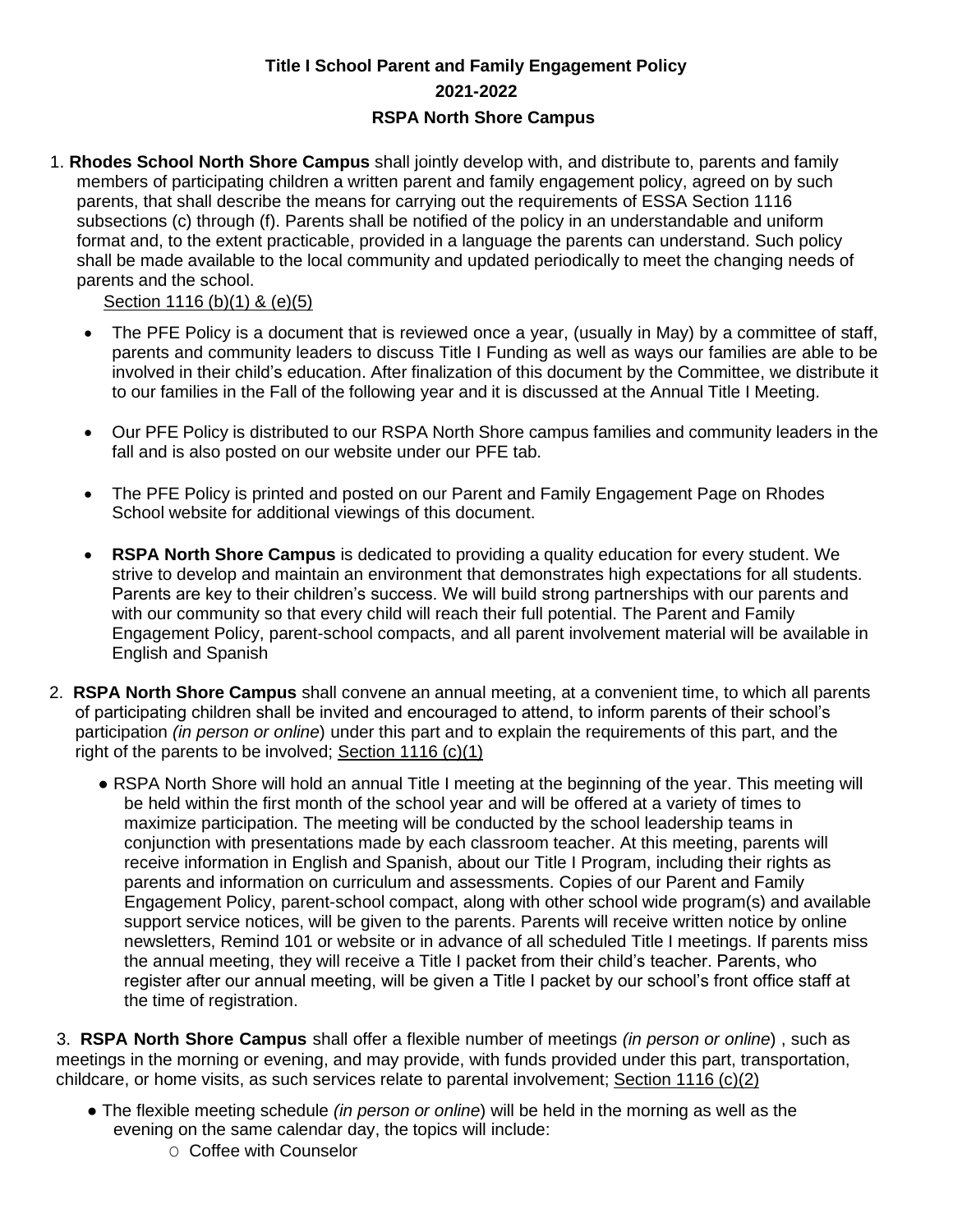- O Math & Literacy Night
- O Sleds Conferences
- O College and Career Week
- O National Parent Involvement Day
- O STAR Night
- O Science Fair Night

4. **RSPA North Shore** shall involve parents, in an organized, ongoing, and timely way, in the planning, review, and improvement of programs under this part, including the planning, review, and improvement of the school parent and family engagement policy and the joint development of the school wide program plan under section 1114(b) (Campus Improvement Plan), except that if a school has in place a process for involving parents in the joint planning and design of the school's programs, the school may use that process, if such process includes an adequate representation of parents of participating children; Section 1116 (c)(3)

- Parents and Guardians participate in our PFE program through:
	- Campus-wide Academic Events ( events for families to learn up to date grade level based objectives and how to help at home)
	- site- based decision meetings for CIP (campus improvement plan)
	- Semi-annual PFE surveys
	- PTA Meetings
- 5. **RSPA North Shore** shall provide parents of participating children:

(A) timely information about programs under this part; (B) a description and explanation of the curriculum in use at the school, the forms of academic assessment used to measure student progress, and the achievement levels of the challenging State academic standards; and (C) if requested by parents, opportunities for regular meetings to formulate suggestions and to participate, as appropriate, in decisions relating to the education of their children, and respond to any such suggestions as soon as practicably possible;

## **Section 1116 (c)(4)**

- **●** Parents and Families are informed about the PFE program through our school communication portals: Seesaw, Newsletter, web page posting of calendar events, Remind 101, Email, and weekly take home folders.
- Program Activities provided annually *(either in person or online*) that assist our families in teaching grade level based curriculum as well as make and take activities for home use are:
	- Meet the Teacher
	- Make and Take Events (*either in person or virtually).*
	- Family Literacy Night
	- Math Night
	- Science Fair Night
	- STAAR Night
	- Coffee with Counselor
	- PTA Meetings
- 6. If the school wide program plan (Campus Improvement Plan, CIP) under section 1114(b) is not satisfactory to the parents of participating children, submit any parent comments on the plan when the school makes the plan available to the local educational agency. Section 1116 (c)(5)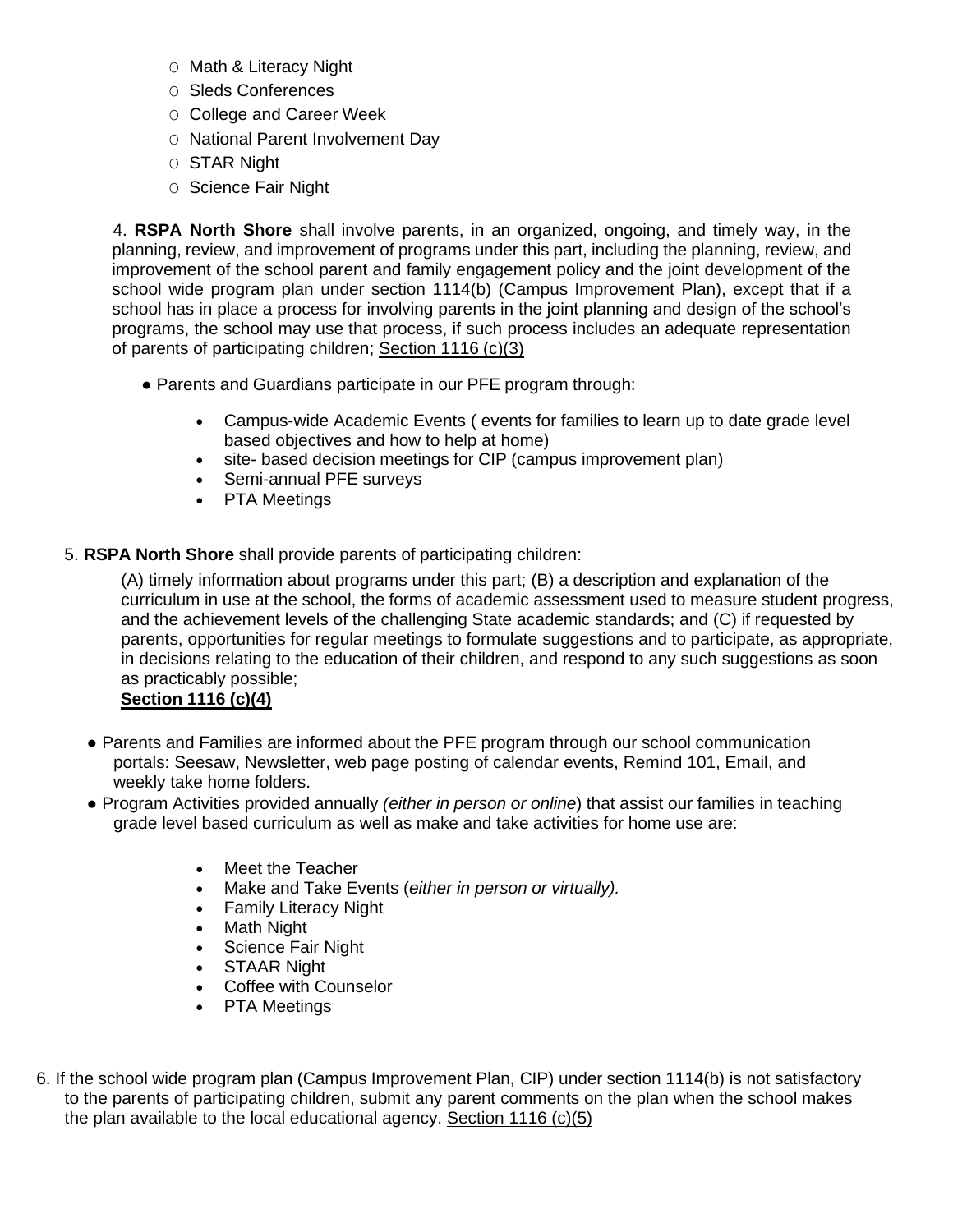- **●** During our SBDM, PTA board meetings, and parent open house, parents are given directions to our CIP on our website. During the SBDM and PTA board meeting the CIP is reviewed and input is taken from committee members.
	- Parent input is provided through surveys, PTA board meetings, and parent training sessions. Topics, dates, and times requested by the parents are considered when planning sessions.
	- Our policy is put on our website for community availability.

7. To ensure effective involvement of parents and to support a partnership among the school involved, parents, and the community to improve student academic achievement, **RSPA North Shore Campus** shall: Section 1116 (e)

- a. Provide assistance to parents of children served by the school, as appropriate, in understanding such topics as the challenging State academic standards, State and local academic assessments, the requirements of this part, and how to monitor a child's progress and work with educators to improve the achievement of their children; Section 1116 (e)(1)
- Our school understands that parents are their children's first teachers. Teachers will provide families with information about what their children are learning in schools and offer suggestions for at home learning. RSPA will hold parent nights for math, literacy, science, and technology in which parents will receive materials and training so that they may assist with their child's learning. STAAR informational sessions will be conducted to increase parents/guardians awareness and ways they can assist their children at home to be successful in the challenging State academic standards.
- b. Provide materials and training to help parents to work with their children to improve their children's achievement, such as literacy training and using technology (including education about the harms of copyright piracy), as appropriate, to foster parental involvement; Section 1116 (e)(2)
- RSPA will hold parent nights for math, literacy, science, and technology in which parents will receive materials and training so that they may assist with their child's learning.
- c. educate teachers, specialized instructional support personnel, principals, and other school leaders, and other staff, with the assistance of parents, in the value and utility of contributions of parents, and in how to reach out to, communicate with, and work with parents as equal partners, implement and coordinate parent programs, and build ties between parents and the school; Section 1116 (e)(3)
- **●** Principal and School Counselor meet to collaborate with other campus administrators and counselors. Parent input is provided through surveys, PTA meetings, and parent training sessions. Topics, dates, and times requested by the parents are considered when planning sessions.
- d. To the extent feasible and appropriate, coordinate and integrate parent involvement programs and activities with other Federal, State, and local programs, including public preschool programs, and conduct other activities, such as parent resource centers, that encourage and support parents in more fully participating in the education of their children; Section 1116 (e)(4)
- Our staff will encourage and support parents by coordinating and integrating parent involvement programs with other Federal, State, and local programs such as our pre-k curriculum. Parents will receive information about programs or activities that can be used as a resource.
- e. Provide such other reasonable support for parental involvement activities as parents may request. Section 1116 (e)(14)